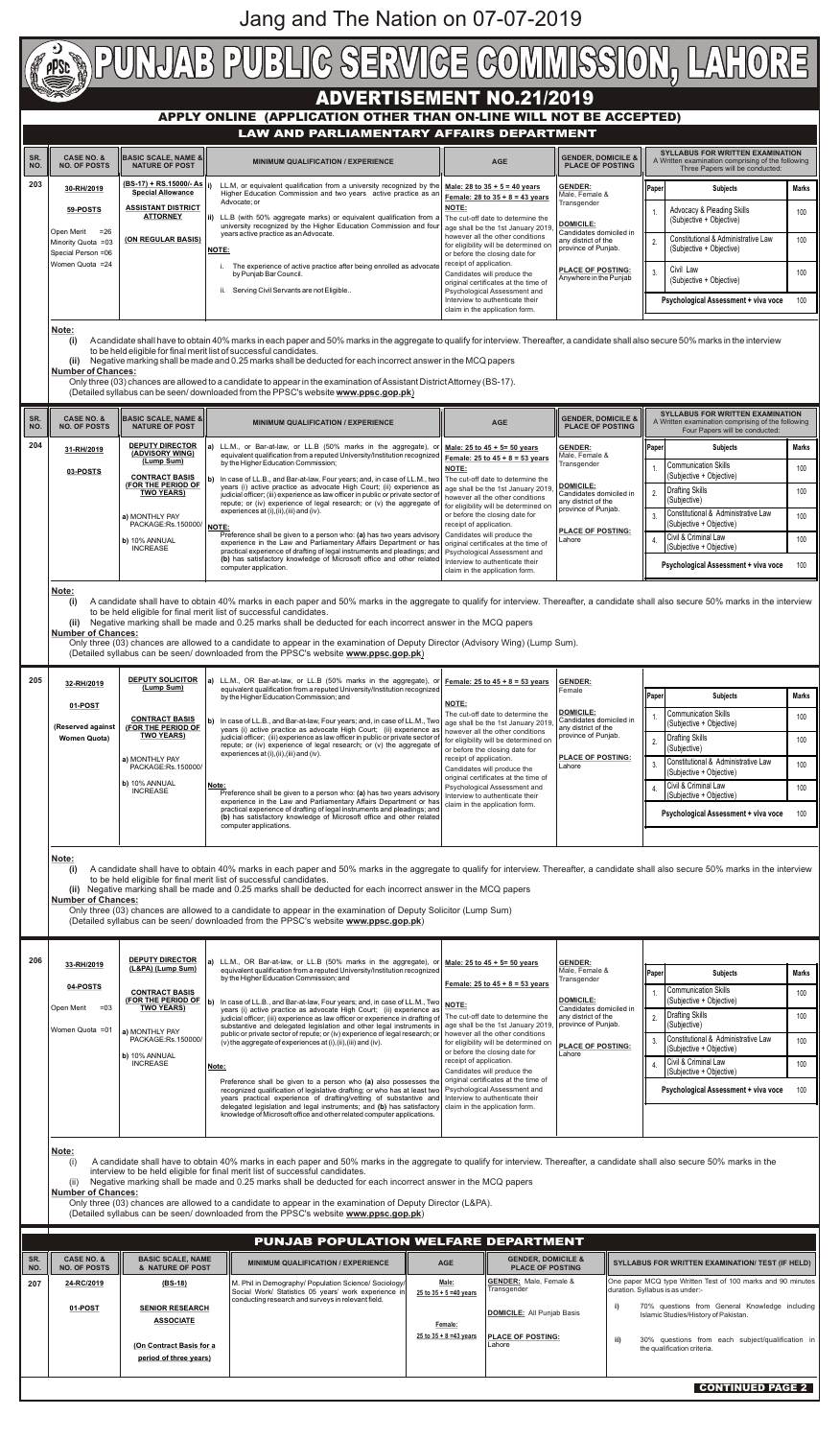

# PUNJAB PUBLIG SERVIGE GOMMISSION, LAHORE

## **ADVERTISEMENT NO.21/2019**

Page-2

### **PUNJAB POLICE DEPARTMENT**

Candidates are required to mention Physical Standard in their Online Application Form as per Certificate of Physical Standard issued by the Medical Superintendent of District Headquarters Hospitals or Service Hospital, Lah shall be accepted under the Regulations/Policy Decisions. However, Medical Fitness Certificate issued within three (03) months prior to the closing date of the Advertisement shall be acceptable subject to the condition tha other requirements of Physical Standards prescribed for the post.

#### **IMPORTANT NOTICE -1:**

**IMPORTANT NOTICE -2:**

No relaxation of any of the conditions of eligibility will be granted in any case.

**PSYCHOLOGICAL TEST :**

The candidates declared successful in Written Test will have to undergo the Psychological Test and Personality Assessment Test to be conducted by the Commission.

| SR.<br>NO.<br>208 | <b>CASE NO.</b><br><b>&amp; NO. OF</b>        | <b>BASIC SCALE, NAME &amp;</b><br><b>NATURE OF POST</b>                                                                                                       | <b>DOMICILE</b>                                                               | <b>CASE NO. &amp;</b><br><b>NO. OF</b> | <b>BASIC SCALE, NAME &amp;</b><br><b>NATURE OF POST</b>                                                                                                                          | <b>DOMICILE</b>                                                           | <b>AGE</b><br>Male: 20 to 25 Year<br>Female: 20 to 25 Year                                                                                                                                                                                                                                                                                                                                                                                    |
|-------------------|-----------------------------------------------|---------------------------------------------------------------------------------------------------------------------------------------------------------------|-------------------------------------------------------------------------------|----------------------------------------|----------------------------------------------------------------------------------------------------------------------------------------------------------------------------------|---------------------------------------------------------------------------|-----------------------------------------------------------------------------------------------------------------------------------------------------------------------------------------------------------------------------------------------------------------------------------------------------------------------------------------------------------------------------------------------------------------------------------------------|
|                   | <b>POSTS</b><br>34-RG/2019<br><b>78 Posts</b> | <b>SUB INSPECTOR (BS14)</b><br><b>LAHORE REGION</b><br>Open Merit: 62 Posts, 12 Posts<br>for Women Quota and 04 Posts<br>for Minorities. Total Posts=78       | Domicile:<br>Lahore.                                                          | <b>POSTS</b><br>39-RG/2019<br>41 Posts | <b>SUB INSPECTOR (BS14)</b><br>(FAISALABAD REGION)<br>Open Merit: 33 Posts, 06 Posts for<br>Women Quota and 02 Posts for                                                         | Domicile:<br>Faisalabad, T.T<br>Singh, Jhang and                          | <b>GENDER &amp;</b><br><b>PLACE OF POSTING</b><br><b>GENDER: Male &amp; Female</b><br>PLACE OF POSTING: All over Punjab<br><b>MINIMUM QUALIFICATION / EXPERIENCE</b>                                                                                                                                                                                                                                                                          |
|                   | 35-RG/2019<br>34 Posts                        | <b>SUB INSPECTOR (BS14)</b><br><b>(SHEIKHUPURA REGION</b><br>Open Merit: 27 Posts, 05 Posts<br>for Women Quota and 02 Posts<br>for Minorities. Total Posts=34 | Domicile:<br>Sheikhupura,<br>Nankana Sahib &<br>Kasur.                        | 40-RG/2019<br>28 Posts                 | Minorities. Total Posts=41<br><b>SUB INSPECTOR (BS14)</b><br>(SAHIWAL REGION)<br>Open Merit: 23 Posts, 04 Posts for<br>Women Quota and 01 Post for                               | Chiniot.<br>Domicile: Sahiwal.<br>Pakpattan and<br>Okara.                 | Graduate (Second Division or Equivalent Grade) from a recognized<br>University having following physical standards:<br>Height for Male<br>5' 7" (170.18cm);<br>a.<br>for Female 5' 2" (157.48cm);<br>Chest for Male $33" - 34\frac{1}{2}"$ ; and<br>b.<br>Visual Standards Distant vision-6/9 in eye with or without<br>glasses. Near vision not less than J-1 for both male and female.                                                      |
|                   | 36-RG/2019<br>45 Posts                        | <b>SUB INSPECTOR (BS14)</b><br>(GUJRANWALA REGION)<br>Open Merit: 36 Posts, 07 Posts<br>for Women Quota and 02 Posts<br>for Minorities. Total Posts=45        | Domicile:<br>Gujranwala, Sialkot,<br>Narowal, Hafizabad,<br>M.B Din & Gujrat. | 41-RG/2019<br>34 Posts                 | Minorities. Total Posts=28<br><b>SUB INSPECTOR (BS14)</b><br>(MULTAN REGION)<br>Open Merit: 27 Posts, 05 Posts for<br>Women Quota and 02 Posts for<br>Minorities. Total Posts=34 | <b>Domicile:</b><br>Multan, Khanewal,<br>Lodhran and<br>Vehari.           | <b>SYLLABUS FOR WRITTEN EXAMINATION/ TEST (IF HELD)</b><br>One Paper MCQs Type Written Test of 100 marks (90 minutes duration)<br>comprising following subjects;<br><b>General Knowledge and Intelligence:-</b><br>(40%)<br>a.                                                                                                                                                                                                                |
|                   | 37-RG/2019<br>47 Posts                        | <b>SUB INSPECTOR (BS14)</b><br>(RAWALPINDI REGION)<br>Open Merit: 38 Posts, 07 Posts<br>for Women Quota and 02 Posts<br>for Minorities. Total Posts=47        | Domicile:<br>Rawalpindi, Attock,<br><b>Chakwal and Jhelum.</b>                | 42-RG/2019<br>46 Posts                 | <b>SUB INSPECTOR (BS14)</b><br>(BAHAWALPUR REGION)<br>Open Merit: 37 Posts, 07 Posts for<br>Women Quota and 02 Posts for<br>Minorities. Total Posts=46                           | <b>Domicile:</b><br>Bahawalpur, R.Y.<br>Khan and<br>Bahawalnagar.         | General Knowledge will comprise Pakistan Affairs, Current Affairs,<br>Islamic Studies (Ethics for Non-Muslim Candidates), Fundamental<br>Rights and Everyday Science including questions on Analogies,<br>Similarities and Differences, Problem Solving, Relationship Concepts,<br>Arithmetical Reasoning and Arithmetic Number Series.<br>Quantitative:-<br>(30%)<br>b.<br>Computation of Whole Number, Decimals, Fractions and Relationship |
|                   | 38-RG/2019<br>38 Posts                        | <b>SUB INSPECTOR (BS14)</b><br><b>(SARGODHA REGION)</b><br>Open Merit: 30 Posts, 06 Posts<br>for Women Quota and 02 Posta<br>for Minorities. Total Posts=38   | <b>Domicile:</b><br>Sargodha, Bhakkar,<br>Khushab and<br>Mianwali.            | 43-RG/2019<br>41 Posts                 | <b>SUB INSPECTOR (BS14)</b><br>(D.G KHAN REGION)<br>Open Merit: 33 Posts, 06 Posts for<br>Women Quota and 02 Posts for<br>Minorities. Total Posts=41                             | Domicile:<br>D.G Khan,<br>Muzaffargarh,<br><b>Rajanpur and</b><br>Layyah. | between Numbers, Percentage, Ratio and Proportion, Square Roots,<br>Averages, Interest, Profit and Loss, Discount and Time & Work.<br>I.T and Language Comprehension:-<br>(30%)<br>c.<br>Usage of Basic Software like M.S Office, Electronic Record Keeping,<br>Internet, E-mail etc.<br>Comprehension in English and Urdu.                                                                                                                   |

#### SUB INSPECTOR (BS-14) (OPEN MERIT) 432 POSTS ON REGULAR BASIS

|            | 11 Posts                                                                                                                                                                                        | (GUJRANWALA REGION)                                                                                       |                                                                                                                                                                                                                              | Narowal, Hafizabad,<br>M.B Din & Gujrat.          |                                     | (MULTAN REGION)                                                                                   | Lodhran and Vehari.                                                           | $\mid$ e. Experience will be acceptable after prescribed qualification.                                                                                                                                                                                                                                                                                                                                                                                           |                                                                                                                                                                                                                                                                                                                                                                                                                                                                                |  |  |  |  |  |  |  |  |  |  |  |  |  |  |  |  |  |  |  |  |  |                        |                                                                               |                                                              |                                                                                                                                                                                                                                                                                                                      |  |  |
|------------|-------------------------------------------------------------------------------------------------------------------------------------------------------------------------------------------------|-----------------------------------------------------------------------------------------------------------|------------------------------------------------------------------------------------------------------------------------------------------------------------------------------------------------------------------------------|---------------------------------------------------|-------------------------------------|---------------------------------------------------------------------------------------------------|-------------------------------------------------------------------------------|-------------------------------------------------------------------------------------------------------------------------------------------------------------------------------------------------------------------------------------------------------------------------------------------------------------------------------------------------------------------------------------------------------------------------------------------------------------------|--------------------------------------------------------------------------------------------------------------------------------------------------------------------------------------------------------------------------------------------------------------------------------------------------------------------------------------------------------------------------------------------------------------------------------------------------------------------------------|--|--|--|--|--|--|--|--|--|--|--|--|--|--|--|--|--|--|--|--|--|------------------------|-------------------------------------------------------------------------------|--------------------------------------------------------------|----------------------------------------------------------------------------------------------------------------------------------------------------------------------------------------------------------------------------------------------------------------------------------------------------------------------|--|--|
|            |                                                                                                                                                                                                 |                                                                                                           |                                                                                                                                                                                                                              |                                                   |                                     |                                                                                                   |                                                                               | SYLLABUS FOR WRITTEN EXAMINATION/ TEST (IF HELD)                                                                                                                                                                                                                                                                                                                                                                                                                  |                                                                                                                                                                                                                                                                                                                                                                                                                                                                                |  |  |  |  |  |  |  |  |  |  |  |  |  |  |  |  |  |  |  |  |  |                        |                                                                               |                                                              |                                                                                                                                                                                                                                                                                                                      |  |  |
|            | 47-RG/2019<br>12 Posts                                                                                                                                                                          | <b>SUB INSPECTOR (BS-14)</b><br>(SERVICE QUOTA)<br>(RAWALPINDI REGION)                                    | <b>Domicile:</b>                                                                                                                                                                                                             | Rawalpindi, Attock,<br><b>Chakwal and Jhelum.</b> |                                     | <b>SUB INSPECTOR (BS-14)</b><br>(SERVICE QUOTA)<br>(BAHAWALPUR REGION)                            | <b>Domicile:</b><br>Bahawalpur, R.Y. Khan<br>and Bahawalnagar.                | One Paper MCQs Type Written Test of 100 marks (90 minutes duration)<br>comprising following subjects;<br><b>General Knowledge and Intelligence:-</b><br>(40%)<br>General Knowledge will comprise Pakistan Affairs, Current Affairs,<br>Islamic Studies (Ethics for Non-Muslim Candidates), Fundamental<br>Rights and Everyday Science including questions on Analogies,<br>Similarities and Differences, Problem Solving, Relationship Concepts,                  |                                                                                                                                                                                                                                                                                                                                                                                                                                                                                |  |  |  |  |  |  |  |  |  |  |  |  |  |  |  |  |  |  |  |  |  |                        |                                                                               |                                                              |                                                                                                                                                                                                                                                                                                                      |  |  |
|            | <b>Domicile:</b><br><b>SUB INSPECTOR (BS-14)</b><br>48-RG/2019<br>Sargodha, Bhakkar,<br>(SERVICE QUOTA)<br><b>Khushab</b> and<br>09 Posts<br>(SARGODHA REGION)<br>Mianwali.                     |                                                                                                           |                                                                                                                                                                                                                              |                                                   | 53-RG/2019<br>10 Posts              | <b>SUB INSPECTOR (BS-14)</b><br>(SERVICE QUOTA)<br>(D.G KHAN REGION)                              | <b>Domicile:</b><br>D.G Khan,<br>Muzaffargarh, Rajanpur<br>and Layyah.        | Arithmetical Reasoning and Arithmetic Number Series.<br>Quantitative:-<br>b.<br>Computation of Whole Number, Decimals, Fractions and Relationship<br>between Numbers, Percentage, Ratio and Proportion, Square Roots,<br>Averages, Interest, Profit and Loss, Discount and Time & Work.<br>I.T and Language Comprehension:-<br>Usage of Basic Software like M.S Office, Electronic Record Keeping,<br>Internet, E-mail etc.<br>Comprehension in English and Urdu. |                                                                                                                                                                                                                                                                                                                                                                                                                                                                                |  |  |  |  |  |  |  |  |  |  |  |  |  |  |  |  |  |  |  |  |  |                        |                                                                               |                                                              |                                                                                                                                                                                                                                                                                                                      |  |  |
|            | <b>PSYCHOLOGICAL TEST:</b><br>The candidates declared successful in Written Test will have to undergo the Psychological Test and Personality Assessment Test to be conducted by the Commission. |                                                                                                           |                                                                                                                                                                                                                              |                                                   |                                     |                                                                                                   |                                                                               |                                                                                                                                                                                                                                                                                                                                                                                                                                                                   |                                                                                                                                                                                                                                                                                                                                                                                                                                                                                |  |  |  |  |  |  |  |  |  |  |  |  |  |  |  |  |  |  |  |  |  |                        |                                                                               |                                                              |                                                                                                                                                                                                                                                                                                                      |  |  |
|            |                                                                                                                                                                                                 |                                                                                                           |                                                                                                                                                                                                                              |                                                   |                                     |                                                                                                   | <b>ASSISTANT SUB INSPECTORS (BS-11) (SERVICE QUOTA)</b>                       |                                                                                                                                                                                                                                                                                                                                                                                                                                                                   |                                                                                                                                                                                                                                                                                                                                                                                                                                                                                |  |  |  |  |  |  |  |  |  |  |  |  |  |  |  |  |  |  |  |  |  |                        |                                                                               |                                                              |                                                                                                                                                                                                                                                                                                                      |  |  |
|            |                                                                                                                                                                                                 |                                                                                                           |                                                                                                                                                                                                                              |                                                   |                                     | <b>187 POSTS ON REGULAR BASIS</b>                                                                 |                                                                               |                                                                                                                                                                                                                                                                                                                                                                                                                                                                   |                                                                                                                                                                                                                                                                                                                                                                                                                                                                                |  |  |  |  |  |  |  |  |  |  |  |  |  |  |  |  |  |  |  |  |  |                        |                                                                               |                                                              |                                                                                                                                                                                                                                                                                                                      |  |  |
| SR.<br>NO. | <b>CASE NO.</b>                                                                                                                                                                                 | <b>BASIC SCALE,</b><br><b>NAME &amp;</b>                                                                  |                                                                                                                                                                                                                              |                                                   | <b>CASE NO.</b>                     | <b>BASIC SCALE,</b><br><b>NAME &amp;</b>                                                          |                                                                               | <b>AGE</b>                                                                                                                                                                                                                                                                                                                                                                                                                                                        | <b>GENDER &amp;</b><br><b>PLACE OF POSTING</b>                                                                                                                                                                                                                                                                                                                                                                                                                                 |  |  |  |  |  |  |  |  |  |  |  |  |  |  |  |  |  |  |  |  |  |                        |                                                                               |                                                              |                                                                                                                                                                                                                                                                                                                      |  |  |
| 210        | <b>&amp; NO. OF</b><br><b>POSTS</b>                                                                                                                                                             | <b>NATURE OF</b><br><b>POST</b>                                                                           | <b>DOMICILE</b>                                                                                                                                                                                                              |                                                   | <b>&amp; NO. OF</b><br><b>POSTS</b> | <b>NATURE OF</b><br><b>POST</b>                                                                   | <b>DOMICILE</b>                                                               | Male & Female:<br>21 to 35 Year                                                                                                                                                                                                                                                                                                                                                                                                                                   | <b>GENDER:</b> Male & Female<br>PLACE OF POSTING: All over Punjab                                                                                                                                                                                                                                                                                                                                                                                                              |  |  |  |  |  |  |  |  |  |  |  |  |  |  |  |  |  |  |  |  |  |                        |                                                                               |                                                              |                                                                                                                                                                                                                                                                                                                      |  |  |
|            |                                                                                                                                                                                                 | <b>ASSISTANT SUB</b><br><b>INSPECTOR (BS11)</b>                                                           |                                                                                                                                                                                                                              |                                                   |                                     | <b>ASSISTANT SUB</b>                                                                              |                                                                               | <b>MINIMUM QUALIFICATION / EXPERIENCE</b>                                                                                                                                                                                                                                                                                                                                                                                                                         |                                                                                                                                                                                                                                                                                                                                                                                                                                                                                |  |  |  |  |  |  |  |  |  |  |  |  |  |  |  |  |  |  |  |  |  |                        |                                                                               |                                                              |                                                                                                                                                                                                                                                                                                                      |  |  |
|            | 54-RG/2019<br>21 Posts                                                                                                                                                                          | (SERVICE OUOTA)<br><b>LAHORE REGION</b>                                                                   | <b>Domicile:</b><br>Lahore.                                                                                                                                                                                                  |                                                   | 59-RG/2019<br>18 Posts              | INSPECTOR(BS11)<br>(SERVICE QUOTA)<br><b>(FAISALABAD)</b><br><b>REGION</b>                        | <b>Domicile:</b><br>Faisalabad, T.T Singh,<br>Jhang and Chiniot.              | Bachelor's degree (second division) from a recognized University.<br>ii) Amongst in-service Head Constables and Constables with three<br>years' service as Head Constable and Constable in the Punjab Police<br>Department and having clean service record.<br>NOTE:- a) Only the Constable and Head Constable recruited in                                                                                                                                       |                                                                                                                                                                                                                                                                                                                                                                                                                                                                                |  |  |  |  |  |  |  |  |  |  |  |  |  |  |  |  |  |  |  |  |  |                        |                                                                               |                                                              |                                                                                                                                                                                                                                                                                                                      |  |  |
|            | 55-RG/2019<br>13 Posts                                                                                                                                                                          | <b>ASSISTANT SUB</b><br><b>INSPECTOR(BS11)</b><br>(SERVICE QUOTA)<br><b>(SHEIKHUPURA</b><br><b>REGION</b> | <b>Domicile:</b><br>Sheikhupura,<br>Nankana Sahib<br>&Kasur.<br><b>Domicile:</b><br>Gujranwala, Sialkot,<br>Narowal, Hafizabad,<br>M.B. Din and Guirat.<br><b>Domicile:</b><br>Rawalpindi, Attock,<br>Chakwal and<br>Jhelum. |                                                   | 60-RG/2019<br>10 Posts              | <b>ASSISTANT SUB</b><br>INSPECTOR(BS11)<br><b>(SERVICE QUOTA)</b><br>(SAHIWAL REGION)             | <b>Domicile:</b><br>Sahiwal, Pakpattan<br>and Okara.                          | to apply against the posts of their concerned Regions.<br>Deputation / Borrowing Orders at the time of Interview.                                                                                                                                                                                                                                                                                                                                                 | District Police on Permanent Basis (Either Serving in Districts or in<br>Borrowing Units / Organizations on transfer or deputation) are eligible<br>b) Relaxation in Age and Qualification shall not be granted in any case.<br>c) In case of employees of District Police working in other Units on<br>Deputation or Borrowing Basis, they will be required to submit                                                                                                         |  |  |  |  |  |  |  |  |  |  |  |  |  |  |  |  |  |  |  |  |  |                        |                                                                               |                                                              |                                                                                                                                                                                                                                                                                                                      |  |  |
|            | 56-RG/2019<br>37 Posts                                                                                                                                                                          | <b>ASSISTANT SUB</b><br>INSPECTOR(BS11)<br>(SERVICE QUOTA)<br><b>(GUJRANWALA)</b><br><b>REGION)</b>       |                                                                                                                                                                                                                              |                                                   |                                     |                                                                                                   |                                                                               |                                                                                                                                                                                                                                                                                                                                                                                                                                                                   |                                                                                                                                                                                                                                                                                                                                                                                                                                                                                |  |  |  |  |  |  |  |  |  |  |  |  |  |  |  |  |  |  |  |  |  | 61-RG/2019<br>18 Posts | <b>ASSISTANT SUB</b><br>INSPECTOR(BS11)<br>(SERVICE QUOTA)<br>(MULTAN REGION) | <b>Domicile:</b><br>Multan, Khanewal,<br>Lodhran and Vehari. | d) The Experience Certificate must be signed and stamped by the<br>District Police Officer (DPO) / City Police Officer (CPO) / Capital City<br>Police Officer (CCPO) of the concerned Region.<br>e) Experience will be acceptable after prescribed qualification<br>SYLLABUS FOR WRITTEN EXAMINATION/ TEST (IF HELD) |  |  |
|            | 57-RG/2019<br>28 Posts                                                                                                                                                                          | <b>ASSISTANT SUB</b><br>INSPECTOR(BS11)<br>(SERVICE QUOTA)<br><u>(RAWALPINDI</u><br><b>REGION</b>         |                                                                                                                                                                                                                              |                                                   | 62-RG/2019<br>17 Posts              | <b>ASSISTANT SUB</b><br>INSPECTOR(BS11)<br>(SERVICE QUOTA)<br><b>(BAHAWALPUR</b><br><b>REGION</b> | <b>Domicile:</b><br>Bahawalpur, R.Y.<br><b>Khan and</b><br>Bahawalnagar.      | comprising following subjects;<br>а.<br>Quantitative:-<br>b.                                                                                                                                                                                                                                                                                                                                                                                                      | One Paper MCQs Type Written Test of 100 marks (90 minutes duration)<br>General Knowledge and Intelligence:-<br>$(40\%)$<br>General Knowledge will comprise Pakistan Affairs, Current Affairs,<br>Islamic Studies (Ethics for Non-Muslim Candidates), Fundamental<br>Rights and Everyday Science including questions on Analogies,<br>Similarities and Differences, Problem Solving, Relationship Concepts,<br>Arithmetical Reasoning and Arithmetic Number Series.<br>$(30\%)$ |  |  |  |  |  |  |  |  |  |  |  |  |  |  |  |  |  |  |  |  |  |                        |                                                                               |                                                              |                                                                                                                                                                                                                                                                                                                      |  |  |
|            | 58-RG/2019<br>12 Posts                                                                                                                                                                          | <b>ASSISTANT SUB</b><br>INSPECTOR(BS11)<br>(SERVICE QUOTA)<br><b>(SARGODHA</b><br><b>REGION</b>           | <b>Domicile:</b><br>Sargodha, Bhakkar,<br>Khushab and<br>Mianwali.                                                                                                                                                           |                                                   | 63-RG/2019<br>13 Posts              | <b>ASSISTANT SUB</b><br>INSPECTOR(BS11)<br>(SERVICE QUOTA)<br>(D.G. KHAN<br><b>REGION)</b>        | <b>Domicile:</b><br>D.G. Khan,<br>Muzaffargarh,<br><b>Rajanpur and Layyah</b> | I.T and Language Comprehension:-<br>Internet, E-mail etc.<br>Comprehension in English and Urdu.                                                                                                                                                                                                                                                                                                                                                                   | Computation of Whole Number, Decimals, Fractions and Relationship<br>between Numbers, Percentage, Ratio and Proportion, Square Roots,<br>Averages, Interest, Profit and Loss, Discount and Time & Work.<br>$(30\%)$<br>Usage of Basic Software like M.S Office, Electronic Record Keeping,                                                                                                                                                                                     |  |  |  |  |  |  |  |  |  |  |  |  |  |  |  |  |  |  |  |  |  |                        |                                                                               |                                                              |                                                                                                                                                                                                                                                                                                                      |  |  |
|            |                                                                                                                                                                                                 |                                                                                                           |                                                                                                                                                                                                                              |                                                   |                                     |                                                                                                   |                                                                               |                                                                                                                                                                                                                                                                                                                                                                                                                                                                   | <b>CONTINUED PAGE 3</b>                                                                                                                                                                                                                                                                                                                                                                                                                                                        |  |  |  |  |  |  |  |  |  |  |  |  |  |  |  |  |  |  |  |  |  |                        |                                                                               |                                                              |                                                                                                                                                                                                                                                                                                                      |  |  |

#### **i)** Graduate from a recognized University; and **ii)** Three years' service as Head Constable or Assistant Sub Inspector in the functional unit. **NOTE:- a.** Only the Head Constable and Assistant Sub Inspector recruited in District Police on Permanent Basis (Either Serving in Districts or in Borrowing Units / Organizations on transfer or Deputation) are eligible to apply against the post of their concerned Regions. **b.** Relaxation in Age and Qualification shall not be granted in any case. **c.** In case of employees of District Police working in other Units on Deputation or Borrowing Basis, they will be required to submit Deputation / Borrowing Orders at the time of Interview. **d.** The Experience Certificate must be signed and stamped by the District Police Officer (DPO) / City Police Officer (CPO) / Capital City Police Officer (CCPO) of the concerned Region. **GENDER:** Male & Female **PLACE OF POSTING:** All over Punjab **Male & Female: 23 to 35 Year 209 MINIMUM QUALIFICATION / EXPERIENCE SR. NO. AGE GENDER & PLACE OF POSTING** SUB INSPECTORS (BS-14) (SERVICE QUOTA) 108 POSTS ON REGULAR BASIS **CASE NO. & NO. OF POSTS BASIC SCALE, NAME & NATURE OF POST DOMICILE 44-RG/2019 20 Posts SUB INSPECTOR (BS-14) (SERVICE QUOTA) (LAHORE REGION) Domicile: Lahore. 45-RG/2019 09 Posts SUB INSPECTOR (BS-14) (SERVICE QUOTA) (SHEIKHUPURA REGION) Domicile: Sheikhupura, Nankana Sahib &Kasur. 46-RG/2019 SUB INSPECTOR (BS-14) (SERVICE QUOTA) Domicile: Gujranwala, Sialkot, CASE NO. & NO. OF POSTS BASIC SCALE, NAME & NATURE OF POST DOMICILE 49-RG/2019 10 Posts SUB INSPECTOR (BS-14) (SERVICE QUOTA) (FAISALABAD REGION) Domicile: Faisalabad, T.T Singh, Jhang and Chiniot. 50-RG/2019 07 Posts SUB INSPECTOR (BS-14) (SERVICE QUOTA) (SAHIWAL REGION) Domicile: Sahiwal, Pakpattan and Okara. 51-RG/2019 SUB INSPECTOR (BS-14) (SERVICE QUOTA) Domicile: Multan,Khanewal,**